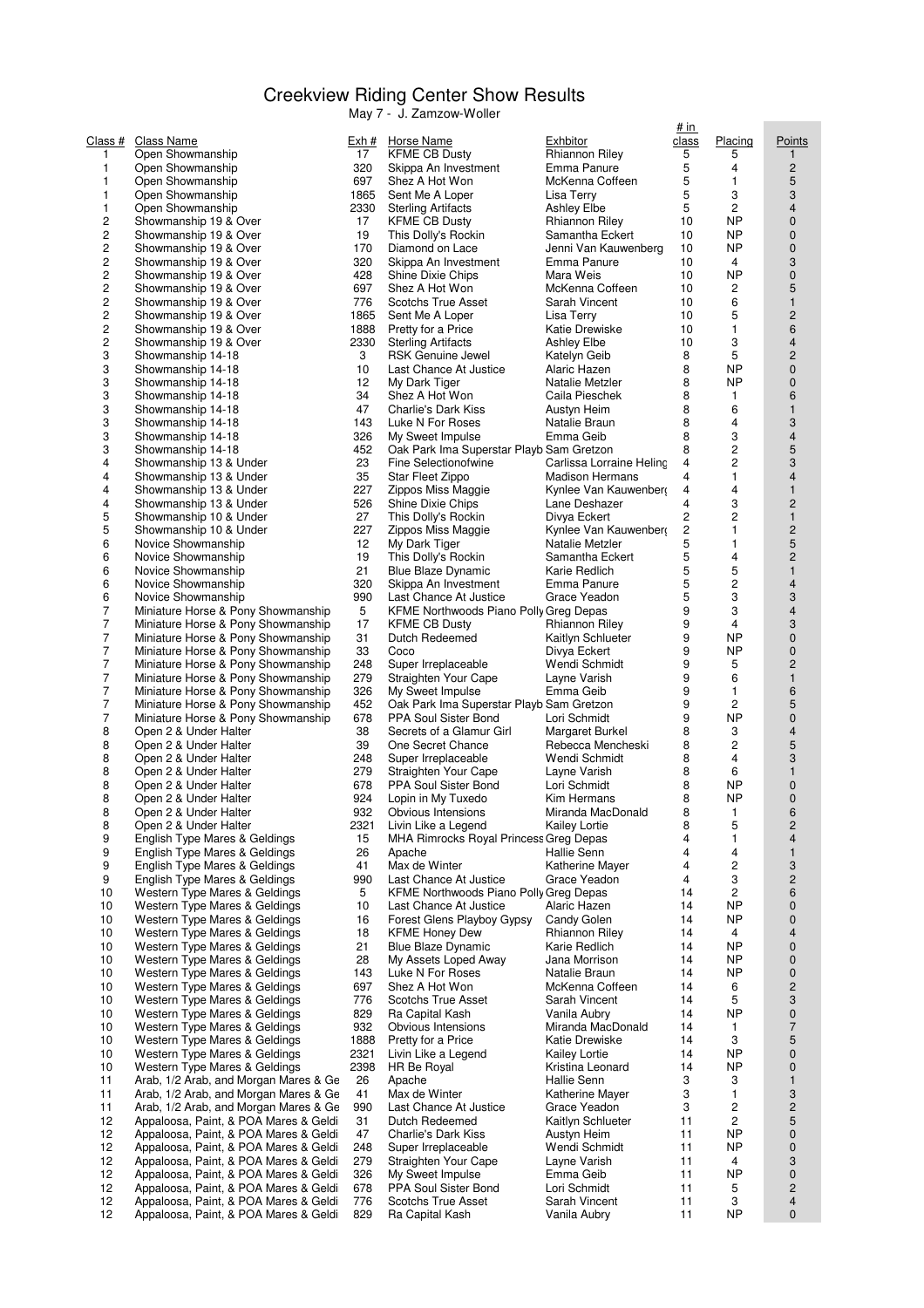| Class #  | Class Name                                                                             | Exh #       | Horse Name                                                           | Exhbitor                                 | # in<br>class       | Placing             | Points                        |
|----------|----------------------------------------------------------------------------------------|-------------|----------------------------------------------------------------------|------------------------------------------|---------------------|---------------------|-------------------------------|
| 12       | Appaloosa, Paint, & POA Mares & Geldi                                                  | 924         | Lopin in My Tuxedo                                                   | Kim Hermans                              | 11                  | <b>NP</b>           | $\mathbf{0}$                  |
| 12       | Appaloosa, Paint, & POA Mares & Geldi                                                  | 932         | Obvious Intensions                                                   | Miranda MacDonald                        | 11                  | 1                   | 6                             |
| 12<br>13 | Appaloosa, Paint, & POA Mares & Geldi<br>Miniature Horse & Pony Mares & Geldin         | 2321<br>15  | Livin Like a Legend                                                  | <b>Kailey Lortie</b>                     | 11<br>11            | 6<br>1              | $\mathbf{1}$<br>6             |
| 13       | Miniature Horse & Pony Mares & Geldin                                                  | 16          | MHA Rimrocks Royal Princess Greg Depas<br>Forest Glens Playboy Gypsy | Candy Golen                              | 11                  | <b>NP</b>           | $\mathbf 0$                   |
| 13       | Miniature Horse & Pony Mares & Geldin                                                  | 17          | <b>KFME CB Dusty</b>                                                 | Rhiannon Riley                           | 11                  | <b>NP</b>           | 0                             |
| 13       | Miniature Horse & Pony Mares & Geldin                                                  | 22          | <b>KFME Honey Dew</b>                                                | Dick Golen                               | 11                  | 5                   | $\overline{c}$                |
| 13       | Miniature Horse & Pony Mares & Geldin                                                  | 31          | Dutch Redeemed                                                       | Kaitlyn Schlueter                        | 11                  | 3                   | $\overline{4}$                |
| 13       | Miniature Horse & Pony Mares & Geldin                                                  | 45          | KFME Northwoods Piano Polly Kathy Henn                               |                                          | 11                  | 2<br><b>NP</b>      | 5                             |
| 13<br>13 | Miniature Horse & Pony Mares & Geldin<br>Miniature Horse & Pony Mares & Geldin         | 248<br>279  | Super Irreplaceable<br>Straighten Your Cape                          | Wendi Schmidt<br>Layne Varish            | 11<br>11            | 4                   | $\pmb{0}$<br>3                |
| 13       | Miniature Horse & Pony Mares & Geldin                                                  | 326         | My Sweet Impulse                                                     | Emma Geib                                | 11                  | <b>NP</b>           | $\mathbf 0$                   |
| 13       | Miniature Horse & Pony Mares & Geldin                                                  | 452         | Oak Park Ima Superstar Playb Sam Gretzon                             |                                          | 11                  | <b>NP</b>           | $\mathbf 0$                   |
| 13       | Miniature Horse & Pony Mares & Geldin                                                  | 678         | PPA Soul Sister Bond                                                 | Lori Schmidt                             | 11                  | 6                   | $\mathbf{1}$                  |
| 14<br>14 | Quarter Horse Mares & Geldings                                                         | 3<br>19     | <b>RSK Genuine Jewel</b>                                             | Katelyn Geib                             | 11                  | 4<br><b>NP</b>      | 3                             |
| 14       | Quarter Horse Mares & Geldings<br>Quarter Horse Mares & Geldings                       | 21          | This Dolly's Rockin<br><b>Blue Blaze Dynamic</b>                     | Samantha Eckert<br>Karie Redlich         | 11<br>11            | <b>NP</b>           | $\pmb{0}$<br>0                |
| 14       | Quarter Horse Mares & Geldings                                                         | 28          | My Assets Loped Away                                                 | Jana Morrison                            | 11                  | <b>NP</b>           | $\mathbf 0$                   |
| 14       | Quarter Horse Mares & Geldings                                                         | 36          | Frank                                                                | Shannon Deshazer                         | 11                  | <b>NP</b>           | $\pmb{0}$                     |
| 14       | Quarter Horse Mares & Geldings                                                         | 38          | Secrets of a Glamur Girl                                             | Margaret Burkel                          | 11                  | 3                   | $\overline{4}$                |
| 14       | Quarter Horse Mares & Geldings                                                         | 697         | Shez A Hot Won                                                       | McKenna Coffeen                          | 11                  | <b>NP</b>           | $\mathbf 0$                   |
| 14<br>14 | Quarter Horse Mares & Geldings<br>Quarter Horse Mares & Geldings                       | 932<br>1888 | Obvious Intensions<br>Pretty for a Price                             | Miranda MacDonald<br>Katie Drewiske      | 11<br>11            | 1<br>$\overline{c}$ | 6<br>$\sqrt{5}$               |
| 14       | Quarter Horse Mares & Geldings                                                         | 2321        | Livin Like a Legend                                                  | <b>Kailey Lortie</b>                     | 11                  | 5                   | $\overline{c}$                |
| 14       | Quarter Horse Mares & Geldings                                                         | 2398        | HR Be Royal                                                          | Kristina Leonard                         | 11                  | 6                   | $\mathbf{1}$                  |
| 15       | Maiden Halter Mares & Geldings                                                         | 10          | Last Chance At Justice                                               | Alaric Hazen                             | 11                  | <b>NP</b>           | $\pmb{0}$                     |
| 15       | Maiden Halter Mares & Geldings                                                         | 16          | Forest Glens Playboy Gypsy                                           | Candy Golen                              | 11                  | <b>NP</b>           | $\pmb{0}$                     |
| 15<br>15 | Maiden Halter Mares & Geldings<br>Maiden Halter Mares & Geldings                       | 18<br>19    | <b>KFME Honey Dew</b><br>This Dolly's Rockin                         | Rhiannon Riley<br>Samantha Eckert        | 11<br>11            | 6<br><b>NP</b>      | $\mathbf{1}$<br>$\mathbf 0$   |
| 15       | Maiden Halter Mares & Geldings                                                         | 38          | Secrets of a Glamur Girl                                             | Margaret Burkel                          | 11                  | 2                   | 5                             |
| 15       | Maiden Halter Mares & Geldings                                                         | 77          | Gamma's Dream                                                        | Emma Persch                              | 11                  | <b>NS</b>           |                               |
| 15       | Maiden Halter Mares & Geldings                                                         | 248         | Super Irreplaceable                                                  | Wendi Schmidt                            | 11                  | 5                   | $\overline{c}$                |
| 15       | Maiden Halter Mares & Geldings                                                         | 279         | Straighten Your Cape                                                 | Layne Varish                             | 11                  | 3                   | $\overline{4}$                |
| 15<br>15 | Maiden Halter Mares & Geldings<br>Maiden Halter Mares & Geldings                       | 678<br>1888 | PPA Soul Sister Bond<br>Pretty for a Price                           | Lori Schmidt<br>Katie Drewiske           | 11<br>11            | 4<br>$\mathbf{1}$   | 3<br>6                        |
| 15       | Maiden Halter Mares & Geldings                                                         | 2398        | HR Be Royal                                                          | Kristina Leonard                         | 11                  | <b>NP</b>           | $\mathbf 0$                   |
| 16       | Aged Horse Mares & Geldings (horses c                                                  | 20          | Cherokee Maiden H Bar                                                | Adam Redlich                             | 7                   | <b>NP</b>           | $\mathbf 0$                   |
| 16       | Aged Horse Mares & Geldings (horses c                                                  | 23          | Fine Selectionofwine                                                 | Carlissa Lorraine Heling                 | 7                   | 1                   | 6                             |
| 16       | Aged Horse Mares & Geldings (horses c                                                  | 35          | Star Fleet Zippo                                                     | <b>Madison Hermans</b>                   | 7                   | 6                   | $\mathbf{1}$                  |
| 16       | Aged Horse Mares & Geldings (horses c                                                  | 47          | Charlie's Dark Kiss                                                  | Austyn Heim                              | $\overline{7}$      | 5<br>$\overline{c}$ | $\overline{c}$                |
| 16<br>16 | Aged Horse Mares & Geldings (horses c<br>Aged Horse Mares & Geldings (horses c         | 452<br>526  | Oak Park Ima Superstar Playb Sam Gretzon<br>Shine Dixie Chips        | Lane Deshazer                            | 7<br>$\overline{7}$ | 4                   | $\sqrt{5}$<br>3               |
| 16       | Aged Horse Mares & Geldings (horses c                                                  | 990         | Last Chance At Justice                                               | Grace Yeadon                             | 7                   | 3                   | $\overline{4}$                |
| 17       | Old Grey Mares & Gelding Halter (horse                                                 | 20          | Cherokee Maiden H Bar                                                | Adam Redlich                             | 2                   | $\overline{c}$      | $\mathbf{1}$                  |
| 17       | Old Grey Mares & Gelding Halter (horse                                                 | 999         | Ruby Red Rodder                                                      | <b>Blake Buck</b>                        | 2                   | 1                   | $\overline{c}$                |
| 18       | Most Colorful Spots - Mares & Geldings                                                 | 16          | Forest Glens Playboy Gypsy<br>Apache                                 | Candy Golen                              | 9<br>9              | 3<br><b>NP</b>      | $\overline{4}$<br>0           |
| 18<br>18 | Most Colorful Spots - Mares & Geldings<br>Most Colorful Spots - Mares & Geldings       | 26<br>47    | Charlie's Dark Kiss                                                  | Hallie Senn<br>Austyn Heim               | 9                   | 2                   | 5                             |
| 18       | Most Colorful Spots - Mares & Geldings                                                 | 248         | Super Irreplaceable                                                  | Wendi Schmidt                            | 9                   | 4                   | 3                             |
| 18       | Most Colorful Spots - Mares & Geldings                                                 | 678         | PPA Soul Sister Bond                                                 | Lori Schmidt                             | q                   | 5                   | $\overline{2}$                |
| 18       | Most Colorful Spots - Mares & Geldings                                                 | 776         | <b>Scotchs True Asset</b>                                            | Sarah Vincent                            | 9                   | 1                   | 6                             |
| 18<br>18 | Most Colorful Spots - Mares & Geldings<br>Most Colorful Spots - Mares & Geldings       | 829<br>924  | Ra Capital Kash<br>Lopin in My Tuxedo                                | Vanila Aubry<br>Kim Hermans              | 9<br>9              | <b>NP</b><br>6      | $\mathbf 0$<br>$\mathbf{1}$   |
| 18       | Most Colorful Spots - Mares & Geldings                                                 | 2321        | Livin Like a Legend                                                  | <b>Kailey Lortie</b>                     | 9                   | <b>NP</b>           | $\mathbf 0$                   |
| 19       | Most Colorful Solid - Mares & Geldings (                                               | 3           | <b>RSK Genuine Jewel</b>                                             | Katelyn Geib                             | 6                   | 2                   | 5                             |
| 19       | Most Colorful Solid - Mares & Geldings (                                               | 5           | KFME Northwoods Piano Polly Greg Depas                               |                                          | 6                   | 3                   | 4                             |
| 19       | Most Colorful Solid - Mares & Geldings (                                               | 10          | Last Chance At Justice                                               | Alaric Hazen                             | 6                   | 6                   | $\mathbf{1}$                  |
| 19<br>19 | Most Colorful Solid - Mares & Geldings (<br>Most Colorful Solid - Mares & Geldings (   | 18<br>999   | <b>KFME Honey Dew</b><br>Ruby Red Rodder                             | Rhiannon Riley<br><b>Blake Buck</b>      | 6<br>6              | 4<br>1              | 3<br>6                        |
| 19       | Most Colorful Solid - Mares & Geldings (                                               | 2398        | <b>HR Be Royal</b>                                                   | Kristina Leonard                         | 6                   | 5                   | $\overline{c}$                |
| 20       | Miniature & In Hand Trail - Ok to x-enter                                              | 5           | KFME Northwoods Piano Polly Greg Depas                               |                                          | 13                  | <b>NP</b>           | $\mathbf 0$                   |
| 20       | Miniature & In Hand Trail - Ok to x-enter                                              | 10          | Last Chance At Justice                                               | Alaric Hazen                             | 13                  | <b>NP</b>           | 0                             |
| 20       | Miniature & In Hand Trail - Ok to x-enter                                              | 17          | <b>KFME CB Dusty</b>                                                 | <b>Rhiannon Riley</b>                    | 13                  | 6                   | $\overline{c}$                |
| 20<br>20 | Miniature & In Hand Trail - Ok to x-enter<br>Miniature & In Hand Trail - Ok to x-enter | 18<br>19    | <b>KFME Honey Dew</b><br>This Dolly's Rockin                         | <b>Rhiannon Riley</b><br>Samantha Eckert | 13<br>13            | 4<br><b>NP</b>      | $\overline{4}$<br>$\pmb{0}$   |
| 20       | Miniature & In Hand Trail - Ok to x-enter                                              | 30          | Dutch Redeemed                                                       | Danielle Schlueter                       | 13                  | <b>NP</b>           | $\mathbf 0$                   |
| 20       | Miniature & In Hand Trail - Ok to x-enter                                              | 248         | Super Irreplaceable                                                  | Wendi Schmidt                            | 13                  | <b>NP</b>           | $\pmb{0}$                     |
| 20       | Miniature & In Hand Trail - Ok to x-enter                                              | 279         | Straighten Your Cape                                                 | Layne Varish                             | 13                  | 5                   | 3                             |
| 20       | Miniature & In Hand Trail - Ok to x-enter                                              | 326         | My Sweet Impulse                                                     | Emma Geib                                | 13                  | 2                   | 6                             |
| 20<br>20 | Miniature & In Hand Trail - Ok to x-enter<br>Miniature & In Hand Trail - Ok to x-enter | 452<br>678  | Oak Park Ima Superstar Playb Sam Gretzon<br>PPA Soul Sister Bond     | Lori Schmidt                             | 13<br>13            | 1<br><b>NP</b>      | $\overline{7}$<br>$\mathbf 0$ |
| 20       | Miniature & In Hand Trail - Ok to x-enter                                              | 776         | Scotchs True Asset                                                   | Sarah Vincent                            | 13                  | 3                   | 5                             |
| 20       | Miniature & In Hand Trail - Ok to x-enter                                              | 924         | Lopin in My Tuxedo                                                   | Kim Hermans                              | 13                  | <b>NP</b>           | $\pmb{0}$                     |
| 21       | Yearling & 2yo Lunge Line                                                              | 248         | Super Irreplaceable                                                  | Wendi Schmidt                            | 6                   | $\mathbf{1}$        | 6                             |
| 21       | Yearling & 2yo Lunge Line                                                              | 279         | Straighten Your Cape                                                 | Layne Varish                             | 6                   | 3                   | 4                             |
| 21<br>21 | Yearling & 2yo Lunge Line<br>Yearling & 2yo Lunge Line                                 | 678<br>924  | PPA Soul Sister Bond<br>Lopin in My Tuxedo                           | Lori Schmidt<br>Kim Hermans              | 6<br>6              | 4<br>6              | 3<br>$\mathbf{1}$             |
| 21       | Yearling & 2yo Lunge Line                                                              | 932         | Obvious Intensions                                                   | Miranda MacDonald                        | 6                   | $\overline{c}$      | 5                             |
| 21       | Yearling & 2yo Lunge Line                                                              | 2321        | Livin Like a Legend                                                  | <b>Kailey Lortie</b>                     | 6                   | 5                   | $\overline{c}$                |
| 22       | Hunter In Hand Mares & Geldings                                                        | 12          | My Dark Tiger                                                        | Natalie Metzler                          | 5                   | 5                   | $\mathbf{1}$                  |
| 22       | Hunter In Hand Mares & Geldings                                                        | 36          | Frank                                                                | Shannon Deshazer                         | 5                   | 1                   | 5                             |
| 22       | Hunter In Hand Mares & Geldings                                                        | 41          | Max de Winter                                                        | Katherine Mayer                          | 5                   | $\overline{c}$      | $\overline{4}$                |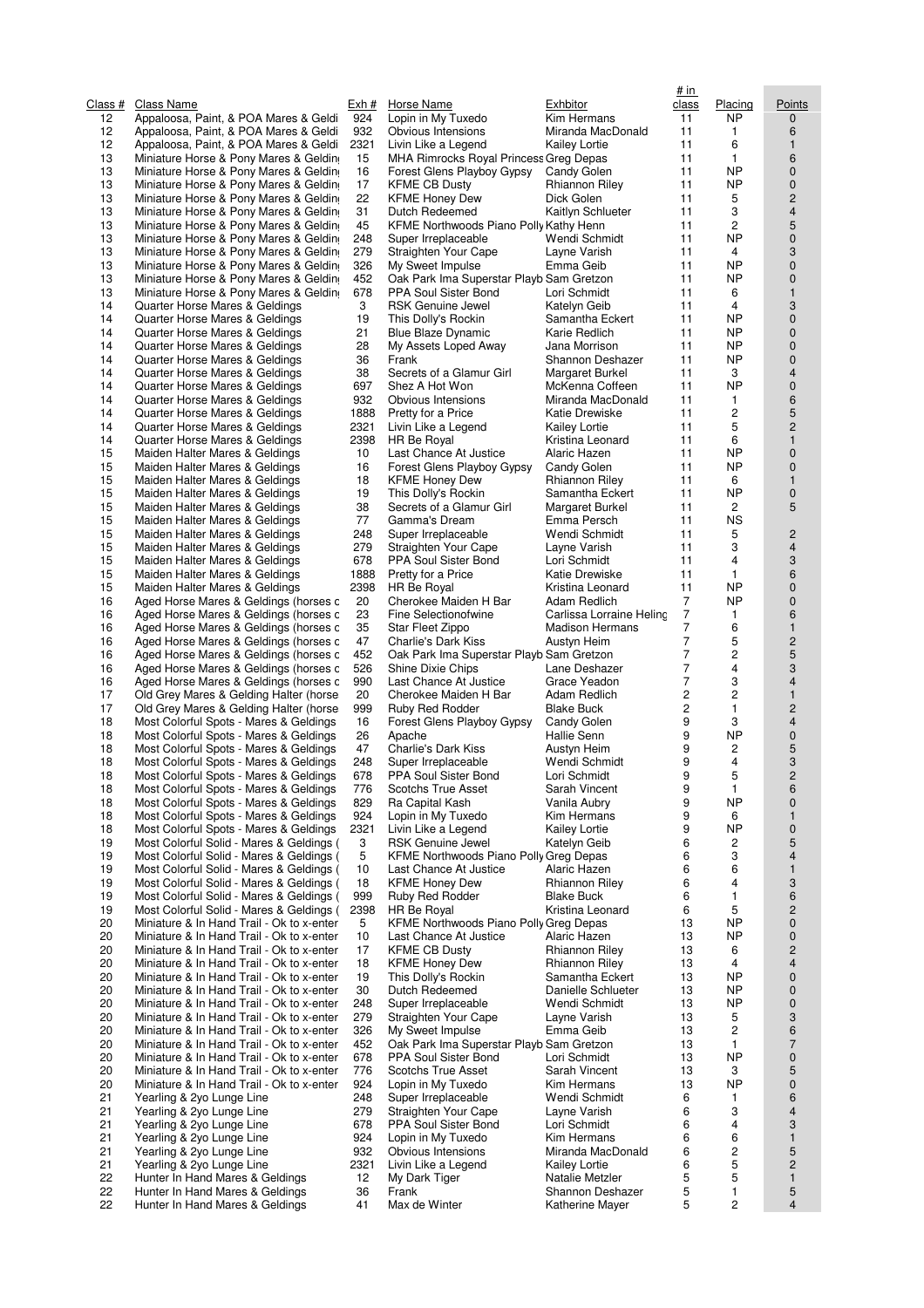| <u>Class #</u> | Class Name                                                         | <u>Exh #</u> | <b>Horse Name</b>                              | <u>Exhbitor</u>             |
|----------------|--------------------------------------------------------------------|--------------|------------------------------------------------|-----------------------------|
| 22<br>22       | Hunter In Hand Mares & Geldings<br>Hunter In Hand Mares & Geldings | 678<br>990   | PPA Soul Sister Bond<br>Last Chance At Justice | Lori Sch<br>Grace Y         |
| 23             | Leadline 12 & Under                                                | 27           | This Dolly's Rockin                            | Divya E                     |
| 23             | Leadline 12 & Under                                                | 32           | My Assets Loped Away                           | Alenna l                    |
| 23             | Leadline 12 & Under                                                | 52           | Roxie's Fashion                                | Austen \                    |
| 23             | Leadline 12 & Under                                                | 54           | Be My Buddy                                    | Adeline                     |
| 23<br>24       | Leadline 12 & Under<br>Walk/Trot Pleasure 10 & Under* (Englisl     | 999<br>227   | Ruby Red Rodder<br>Zippos Miss Maggie          | <b>Blake Br</b><br>Kynlee \ |
| 25             | Walk/Trot Equitation 10 & Under* (Engli:                           | 227          | Zippos Miss Maggie                             | Kynlee \                    |
| 26             | Novice English Pleasure - W/T                                      | 26           | Apache                                         | Hallie S                    |
| 26             | Novice English Pleasure - W/T                                      | 28           | My Assets Loped Away                           | Jana Mo                     |
| 26             | Novice English Pleasure - W/T                                      | 37           | Stella's Got Style                             | <b>Emily Pr</b>             |
| 26             | Novice English Pleasure - W/T                                      | 43           | Miss'Haps With Molly                           | Grace T                     |
| 26<br>26       | Novice English Pleasure - W/T<br>Novice English Pleasure - W/T     | 44<br>48     | Step Write Up Doc                              | Cadenc<br>Layla Ot          |
| 26             | Novice English Pleasure - W/T                                      | 227          | Be My Buddy<br>Zippos Miss Maggie              | Kynlee \                    |
| 26             | Novice English Pleasure - W/T                                      | 526          | Shine Dixie Chips                              | Lane De                     |
| 26             | Novice English Pleasure - W/T                                      | 776          | Scotchs True Asset                             | Sarah V                     |
| 26             | Novice English Pleasure - W/T                                      | 990          | Last Chance At Justice                         | Grace Y                     |
| 27             | Maiden English Pleasure - W/T                                      | 24           | Roxie's Fashion                                | Richelle                    |
| 27<br>27       | Maiden English Pleasure - W/T<br>Maiden English Pleasure - W/T     | 26<br>37     | Apache<br>Stella's Got Style                   | Hallie S<br><b>Emily Pr</b> |
| 27             | Maiden English Pleasure - W/T                                      | 41           | Max de Winter                                  | Katherin                    |
| 27             | Maiden English Pleasure - W/T                                      | 43           | Miss'Haps With Molly                           | Grace T                     |
| 27             | Maiden English Pleasure - W/T                                      | 44           | Step Write Up Doc                              | Cadenc                      |
| 27             | Maiden English Pleasure - W/T                                      | 48           | Be My Buddy                                    | Layla Ot                    |
| 27             | Maiden English Pleasure - W/T                                      | 50           | <b>Pretty Stranger</b>                         | Lily Otto                   |
| 27<br>27       | Maiden English Pleasure - W/T<br>Maiden English Pleasure - W/T     | 51<br>776    | The Boys are Back in Town                      | Abigail E                   |
| 27             | Maiden English Pleasure - W/T                                      | 1969         | Scotchs True Asset<br>Gonna Chute the Moon     | Sarah V<br>Katie Ri         |
| 28             | Open English W/T Pleasure                                          | 23           | Fine Selectionofwine                           | Carlissa                    |
| 28             | Open English W/T Pleasure                                          | 26           | Apache                                         | Hallie S                    |
| 28             | Open English W/T Pleasure                                          | 28           | My Assets Loped Away                           | Jana Mc                     |
| 28             | Open English W/T Pleasure                                          | 41           | Max de Winter                                  | Katherin                    |
| 28             | Open English W/T Pleasure                                          | 44           | Step Write Up Doc                              | Cadenc                      |
| 28<br>28       | Open English W/T Pleasure<br>Open English W/T Pleasure             | 48<br>50     | Be My Buddy<br><b>Pretty Stranger</b>          | Layla Ot<br>Lily Otto       |
| 28             | Open English W/T Pleasure                                          | 53           | Dancin for a Living                            | Brooklyr                    |
| 28             | Open English W/T Pleasure                                          | 55           | Frank                                          | Mara W                      |
| 28             | Open English W/T Pleasure                                          | 170          | Diamond on Lace                                | Jenni Va                    |
| 28             | Open English W/T Pleasure                                          | 312          | <b>Optional Credit</b>                         | Abigail E                   |
| 28             | Open English W/T Pleasure                                          | 522          | Boys Are Back N Town                           | Amanda                      |
| 28<br>28       | Open English W/T Pleasure<br>Open English W/T Pleasure             | 697<br>1865  | Shez A Hot Won<br>Sent Me A Loper              | McKenn<br>Lisa Ter          |
| 28             | Open English W/T Pleasure                                          | 1969         | Gonna Chute the Moon                           | Katie Ri                    |
| 29             | Open English Pleasure                                              | 28           | My Assets Loped Away                           | Jana Mo                     |
| 29             | Open English Pleasure                                              | 44           | Step Write Up Doc                              | Cadence                     |
| 29             | Open English Pleasure                                              | 46           | Buddy                                          | Ariel Mc                    |
| 29<br>29       | Open English Pleasure<br>Open English Pleasure                     | 48<br>50     | Be My Buddy                                    | Layla Ot                    |
| 29             | Open English Pleasure                                              | 53           | <b>Pretty Stranger</b><br>Dancin for a Living  | Lily Otto<br>Brooklyr       |
| 29             | Open English Pleasure                                              | 170          | Diamond on Lace                                | Jenni Va                    |
| 29             | Open English Pleasure                                              | 216          | Tin Pressive Remy                              | Kenlyn ł                    |
| 29             | Open English Pleasure                                              | 312          | <b>Optional Credit</b>                         | Abigail E                   |
| 29             | Open English Pleasure                                              | 522          | Boys Are Back N Town                           | Amanda                      |
| 29<br>29       | Open English Pleasure<br>Open English Pleasure                     | 697<br>1969  | Shez A Hot Won<br>Gonna Chute the Moon         | McKenn<br>Katie Ri          |
| 30             | English Pleasure 19 & Over                                         | 40           | Because I'm Happy                              | Katherin                    |
| 30             | English Pleasure 19 & Over                                         | 53           | Dancin for a Living                            | <b>Brooklyr</b>             |
| 30             | English Pleasure 19 & Over                                         | 216          | Tin Pressive Remy                              | Kenlyn ł                    |
| 30             | English Pleasure 19 & Over                                         | 522          | Boys Are Back N Town                           | Amanda                      |
| 30             | English Pleasure 19 & Over                                         | 1865         | Sent Me A Loper                                | Lisa Ter                    |
| 31<br>31       | English Pleasure 14-18<br>English Pleasure 14-18                   | 42<br>46     | Apache<br>Buddy                                | Mason E<br>Ariel Mc         |
| 31             | English Pleasure 14-18                                             | 47           | Charlie's Dark Kiss                            | Austyn I                    |
| 31             | English Pleasure 14-18                                             | 50           | <b>Pretty Stranger</b>                         | Lily Otto                   |
| 31             | English Pleasure 14-18                                             | 312          | <b>Optional Credit</b>                         | Abigail E                   |
| 31             | English Pleasure 14-18                                             | 326          | My Sweet Impulse                               | Emma C                      |
| 32             | English Pleasure 13 & Under                                        | 23           | Fine Selectionofwine                           | Carlissa                    |
| 32<br>32       | English Pleasure 13 & Under<br>English Pleasure 13 & Under         | 35<br>44     | Star Fleet Zippo<br>Step Write Up Doc          | Madisor<br>Cadence          |
| 32             | English Pleasure 13 & Under                                        | 48           | Be My Buddy                                    | Layla Ot                    |
| 32             | English Pleasure 13 & Under                                        | 1969         | Gonna Chute the Moon                           | Katie Ri                    |
| 33             | Novice English Equitation - W/T                                    | 12           | My Dark Tiger                                  | Natalie I                   |
| 33             | Novice English Equitation - W/T                                    | 24           | Roxie's Fashion                                | Richelle                    |
| 33             | Novice English Equitation - W/T                                    | 44           | Step Write Up Doc                              | Cadenc                      |
| 33<br>33       | Novice English Equitation - W/T<br>Novice English Equitation - W/T | 526<br>990   | Shine Dixie Chips<br>Last Chance At Justice    | Lane De<br>Grace Y          |
| 33             | Novice English Equitation - W/T                                    | 1969         | Gonna Chute the Moon                           | Katie Ri                    |
| 34             | English Equitation 19 & Over                                       | 216          | Tin Pressive Remy                              | Kenlyn ł                    |
| 34             | English Equitation 19 & Over                                       | 428          | Shine Dixie Chips                              | Mara W                      |
| 34             | English Equitation 19 & Over                                       | 1865         | Sent Me A Loper                                | Lisa Ter                    |

| <u>ch #</u> | <u>Horse Name</u>                               |
|-------------|-------------------------------------------------|
| 78ء         | PPA Soul Sister Bond                            |
| )90<br>27   | Last Chance At Justice<br>This Dolly's Rockin   |
| 32          | My Assets Loped Away                            |
| 52          | Roxie's Fashion                                 |
| 54          | Be My Buddy                                     |
| 199         | Ruby Red Rodder                                 |
| 27          | Zippos Miss Maggie                              |
| 27<br>26    | Zippos Miss Maggie                              |
| 28          | Apache<br>My Assets Loped Away                  |
| 37          | Stella's Got Style                              |
| 43          | Miss'Haps With Molly                            |
| 44          | Step Write Up Doc                               |
| 48<br>27    | Be My Buddy                                     |
| 26 i        | Zippos Miss Maggie<br>Shine Dixie Chips         |
| 76          | Scotchs True Asset                              |
| )90         | Last Chance At Justice                          |
| 24          | Roxie's Fashion                                 |
| 26          | Apache                                          |
| 37<br>41    | Stella's Got Style<br>Max de Winter             |
| 43          | Miss'Haps With Molly                            |
| 44          | Step Write Up Doc                               |
| 48          | Be My Buddy                                     |
| 50          | <b>Pretty Stranger</b>                          |
| 51<br>76    | The Boys are Back in Town<br>Scotchs True Asset |
| 969         | Gonna Chute the Moon                            |
| 23          | Fine Selectionofwine                            |
| 26          | Apache                                          |
| 28          | My Assets Loped Away                            |
| 41          | Max de Winter                                   |
| 44<br>48    | Step Write Up Doc<br>Be My Buddy                |
| 50          | Pretty Stranger                                 |
| 53          | Dancin for a Living                             |
| 55          | Frank                                           |
| 70          | Diamond on Lace                                 |
| 812<br>,22  | Optional Credit<br>Boys Are Back N Town         |
| 597         | Shez A Hot Won                                  |
| 865         | Sent Me A Loper                                 |
| 969         | Gonna Chute the Moon                            |
| 28          | My Assets Loped Away                            |
| 44<br>46    | Step Write Up Doc<br>Buddy                      |
| 48          | Be My Buddy                                     |
| 50          | Pretty Stranger                                 |
| 53          | Dancin for a Living                             |
| 70          | Diamond on Lace                                 |
| 216<br>812  | Tin Pressive Remy<br><b>Optional Credit</b>     |
| 22ة         | Boys Are Back N Town                            |
| 597         | Shez A Hot Won                                  |
| 969         | Gonna Chute the Moon                            |
| 40          | Because I'm Happy                               |
| 53<br>:16   | Dancin for a Living<br>Tin Pressive Remy        |
| 22 i        | Boys Are Back N Town                            |
| 865         | Sent Me A Loper                                 |
| 42          | Apache                                          |
| 46          | Buddy                                           |
| 47          | Charlie's Dark Kiss                             |
| 50<br>812   | <b>Pretty Stranger</b><br>Optional Credit       |
| 826         | My Sweet Impulse                                |
| 23          | Fine Selectionofwine                            |
| 35          | Star Fleet Zippo                                |
| 44          | Step Write Up Doc                               |
| 48<br>969   | Be My Buddy<br>Gonna Chute the Moon             |
| 12          | My Dark Tiger                                   |
| 24          | Roxie's Fashion                                 |
| 44          | Step Write Up Doc                               |
| 26ة         | Shine Dixie Chips                               |
| )90<br>969  | Last Chance At Justice<br>Gonna Chute the Moon  |
| :16         | Tin Pressive Remy                               |
| <b>28</b>   | Shine Dixie Chips                               |
| 865         | Sent Me A Loper                                 |
|             |                                                 |

| RSS#     | Class Name                                                         | Exh #       | Horse Name                                      | Exhbitor                                 | <u># in</u><br>class | Placing                | Points                      |
|----------|--------------------------------------------------------------------|-------------|-------------------------------------------------|------------------------------------------|----------------------|------------------------|-----------------------------|
| 22<br>22 | Hunter In Hand Mares & Geldings<br>Hunter In Hand Mares & Geldings | 678<br>990  | PPA Soul Sister Bond<br>Last Chance At Justice  | Lori Schmidt<br>Grace Yeadon             | 5<br>5               | 3<br>4                 | 3<br>$\overline{c}$         |
| 23       | Leadline 12 & Under                                                | 27          | This Dolly's Rockin                             | Divya Eckert                             | 5                    | 5                      | $\mathbf{1}$                |
| 23       | Leadline 12 & Under                                                | 32          | My Assets Loped Away                            | Alenna Morrison                          | 5                    | 4                      | 2                           |
| 23       | Leadline 12 & Under                                                | 52          | Roxie's Fashion                                 | Austen Wendt                             | 5                    | 2                      | $\overline{4}$              |
| 23       | Leadline 12 & Under                                                | 54          | Be My Buddy                                     | Adeline Schoen                           | 5                    | 3                      | 3                           |
| 23<br>24 | Leadline 12 & Under<br>Walk/Trot Pleasure 10 & Under* (Englis)     | 999<br>227  | Ruby Red Rodder<br>Zippos Miss Maggie           | Blake Buck<br>Kynlee Van Kauwenberg      | 5<br>1               | 1<br>1                 | 5<br>$\mathbf{1}$           |
| 25       | Walk/Trot Equitation 10 & Under* (Engli:                           | 227         | Zippos Miss Maggie                              | Kynlee Van Kauwenberg                    | 1                    | 1                      | $\mathbf{1}$                |
| 26       | Novice English Pleasure - W/T                                      | 26          | Apache                                          | Hallie Senn                              | 10                   | <b>NP</b>              | $\mathbf 0$                 |
| 26       | Novice English Pleasure - W/T                                      | 28          | My Assets Loped Away                            | Jana Morrison                            | 10                   | <b>NP</b>              | $\mathbf 0$                 |
| 26       | Novice English Pleasure - W/T                                      | 37          | Stella's Got Style                              | <b>Emily Preston</b>                     | 10                   | 5                      | $\overline{c}$              |
| 26       | Novice English Pleasure - W/T                                      | 43          | Miss'Haps With Molly                            | Grace Tamlanovich                        | 10                   | <b>NP</b>              | $\mathbf 0$                 |
| 26<br>26 | Novice English Pleasure - W/T<br>Novice English Pleasure - W/T     | 44<br>48    | Step Write Up Doc<br>Be My Buddy                | Cadence Queoff                           | 10<br>10             | <b>NP</b><br>6         | $\pmb{0}$<br>$\mathbf{1}$   |
| 26       | Novice English Pleasure - W/T                                      | 227         | Zippos Miss Maggie                              | Layla Otto<br>Kynlee Van Kauwenberg      | 10                   | 1                      | 6                           |
| 26       | Novice English Pleasure - W/T                                      | 526         | Shine Dixie Chips                               | Lane Deshazer                            | 10                   | 4                      | 3                           |
| 26       | Novice English Pleasure - W/T                                      | 776         | Scotchs True Asset                              | Sarah Vincent                            | 10                   | $\overline{c}$         | 5                           |
| 26       | Novice English Pleasure - W/T                                      | 990         | Last Chance At Justice                          | Grace Yeadon                             | 10                   | 3                      | $\overline{\mathbf{4}}$     |
| 27       | Maiden English Pleasure - W/T                                      | 24          | Roxie's Fashion                                 | Richelle Bloemer                         | 11                   | 5                      | $\overline{c}$              |
| 27<br>27 | Maiden English Pleasure - W/T<br>Maiden English Pleasure - W/T     | 26<br>37    | Apache<br>Stella's Got Style                    | Hallie Senn<br><b>Emily Preston</b>      | 11<br>11             | <b>NP</b><br><b>NP</b> | $\mathbf 0$<br>0            |
| 27       | Maiden English Pleasure - W/T                                      | 41          | Max de Winter                                   | Katherine Mayer                          | 11                   | 4                      | 3                           |
| 27       | Maiden English Pleasure - W/T                                      | 43          | Miss'Haps With Molly                            | Grace Tamlanovich                        | 11                   | <b>NP</b>              | 0                           |
| 27       | Maiden English Pleasure - W/T                                      | 44          | Step Write Up Doc                               | Cadence Queoff                           | 11                   | 6                      | 1                           |
| 27       | Maiden English Pleasure - W/T                                      | 48          | Be My Buddy                                     | Layla Otto                               | 11                   | <b>NP</b>              | $\mathbf 0$                 |
| 27       | Maiden English Pleasure - W/T                                      | 50          | <b>Pretty Stranger</b>                          | Lily Otto                                | 11                   | <b>NP</b>              | $\mathbf 0$                 |
| 27<br>27 | Maiden English Pleasure - W/T<br>Maiden English Pleasure - W/T     | 51<br>776   | The Boys are Back in Town<br>Scotchs True Asset | Abigail Banks<br>Sarah Vincent           | 11<br>11             | 1<br>3                 | 6<br>4                      |
| 27       | Maiden English Pleasure - W/T                                      | 1969        | Gonna Chute the Moon                            | Katie Riemer                             | 11                   | $\overline{c}$         | 5                           |
| 28       | Open English W/T Pleasure                                          | 23          | Fine Selectionofwine                            | Carlissa Lorraine Heling                 | 15                   | <b>NP</b>              | 0                           |
| 28       | Open English W/T Pleasure                                          | 26          | Apache                                          | Hallie Senn                              | 15                   | <b>NP</b>              | 0                           |
| 28       | Open English W/T Pleasure                                          | 28          | My Assets Loped Away                            | Jana Morrison                            | 15                   | <b>NP</b>              | 0                           |
| 28       | Open English W/T Pleasure                                          | 41          | Max de Winter                                   | Katherine Mayer                          | 15                   | <b>NP</b>              | $\mathbf 0$                 |
| 28<br>28 | Open English W/T Pleasure<br>Open English W/T Pleasure             | 44<br>48    | Step Write Up Doc<br>Be My Buddy                | Cadence Queoff<br>Layla Otto             | 15<br>15             | <b>NP</b><br><b>NP</b> | $\mathbf 0$<br>0            |
| 28       | Open English W/T Pleasure                                          | 50          | <b>Pretty Stranger</b>                          | Lily Otto                                | 15                   | <b>NP</b>              | $\pmb{0}$                   |
| 28       | Open English W/T Pleasure                                          | 53          | Dancin for a Living                             | Brooklynne Wendt                         | 15                   | 4                      | 4                           |
| 28       | Open English W/T Pleasure                                          | 55          | Frank                                           | Mara Weis                                | 15                   | <b>NP</b>              | $\pmb{0}$                   |
| 28       | Open English W/T Pleasure                                          | 170         | Diamond on Lace                                 | Jenni Van Kauwenberg                     | 15                   | 6                      | $\overline{c}$              |
| 28       | Open English W/T Pleasure                                          | 312         | <b>Optional Credit</b>                          | Abigail Banks                            | 15                   | 5                      | 3                           |
| 28       | Open English W/T Pleasure                                          | 522         | Boys Are Back N Town                            | Amanda Spude                             | 15                   | 1                      | 7<br>$\mathbf 0$            |
| 28<br>28 | Open English W/T Pleasure<br>Open English W/T Pleasure             | 697<br>1865 | Shez A Hot Won<br>Sent Me A Loper               | McKenna Coffeen<br>Lisa Terry            | 15<br>15             | NP<br>3                | 5                           |
| 28       | Open English W/T Pleasure                                          | 1969        | Gonna Chute the Moon                            | Katie Riemer                             | 15                   | 2                      | 6                           |
| 29       | Open English Pleasure                                              | 28          | My Assets Loped Away                            | Jana Morrison                            | 12                   | <b>NP</b>              | $\pmb{0}$                   |
| 29       | Open English Pleasure                                              | 44          | Step Write Up Doc                               | Cadence Queoff                           | 12                   | 6                      | $\overline{c}$              |
| 29       | Open English Pleasure                                              | 46          | Buddy                                           | Ariel McVey                              | 12                   | <b>NP</b>              | $\mathbf 0$                 |
| 29<br>29 | Open English Pleasure<br>Open English Pleasure                     | 48<br>50    | Be My Buddy<br><b>Pretty Stranger</b>           | Layla Otto<br>Lily Otto                  | 12<br>12             | <b>NP</b><br><b>NP</b> | $\overline{0}$<br>$\pmb{0}$ |
| 29       | Open English Pleasure                                              | 53          | Dancin for a Living                             | Brooklynne Wendt                         | 12                   | 3                      | 5                           |
| 29       | Open English Pleasure                                              | 170         | Diamond on Lace                                 | Jenni Van Kauwenberg                     | 12                   | <b>NP</b>              | $\pmb{0}$                   |
| 29       | Open English Pleasure                                              | 216         | Tin Pressive Remy                               | Kenlyn Kibler                            | 12                   | 5                      | 3                           |
| 29       | Open English Pleasure                                              | 312         | <b>Optional Credit</b>                          | Abigail Banks                            | 12                   | 2                      | 6                           |
| 29       | Open English Pleasure                                              | 522         | Boys Are Back N Town                            | Amanda Spude                             | 12                   | 1                      | 7                           |
| 29       | Open English Pleasure                                              | 697<br>1969 | Shez A Hot Won<br>Gonna Chute the Moon          | McKenna Coffeen<br>Katie Riemer          | 12<br>12             | <b>NP</b><br>4         | 0<br>4                      |
| 29<br>30 | Open English Pleasure<br>English Pleasure 19 & Over                | 40          | Because I'm Happy                               | Katherine Mayer                          | 5                    | 5                      | 1                           |
| 30       | English Pleasure 19 & Over                                         | 53          | Dancin for a Living                             | Brooklynne Wendt                         | 5                    | 2                      | 4                           |
| 30       | English Pleasure 19 & Over                                         | 216         | Tin Pressive Remy                               | Kenlyn Kibler                            | 5                    | 4                      | 2                           |
| 30       | English Pleasure 19 & Over                                         | 522         | Boys Are Back N Town                            | Amanda Spude                             | 5                    | 3                      | 3                           |
| 30       | English Pleasure 19 & Over                                         | 1865        | Sent Me A Loper                                 | Lisa Terry                               | 5                    | 1                      | 5                           |
| 31<br>31 | English Pleasure 14-18<br>English Pleasure 14-18                   | 42<br>46    | Apache<br>Buddy                                 | Mason Beneche<br>Ariel McVey             | 6<br>6               | 5<br>4                 | $\overline{c}$<br>3         |
| 31       | English Pleasure 14-18                                             | 47          | Charlie's Dark Kiss                             | Austyn Heim                              | 6                    | 3                      | 4                           |
| 31       | English Pleasure 14-18                                             | 50          | <b>Pretty Stranger</b>                          | Lily Otto                                | 6                    | 6                      | 1                           |
| 31       | English Pleasure 14-18                                             | 312         | <b>Optional Credit</b>                          | Abigail Banks                            | 6                    | 1                      | 6                           |
| 31       | English Pleasure 14-18                                             | 326         | My Sweet Impulse                                | Emma Geib                                | 6                    | 2                      | 5                           |
| 32       | English Pleasure 13 & Under                                        | 23          | Fine Selectionofwine                            | Carlissa Lorraine Heling                 | 5                    | 3                      | 3                           |
| 32<br>32 | English Pleasure 13 & Under<br>English Pleasure 13 & Under         | 35<br>44    | Star Fleet Zippo<br>Step Write Up Doc           | <b>Madison Hermans</b><br>Cadence Queoff | 5<br>5               | 1<br>4                 | 5<br>$\overline{c}$         |
| 32       | English Pleasure 13 & Under                                        | 48          | Be My Buddy                                     | Layla Otto                               | 5                    | 5                      | 1                           |
| 32       | English Pleasure 13 & Under                                        | 1969        | Gonna Chute the Moon                            | Katie Riemer                             | 5                    | 2                      | 4                           |
| 33       | Novice English Equitation - W/T                                    | 12          | My Dark Tiger                                   | Natalie Metzler                          | 6                    | 1                      | 6                           |
| 33       | Novice English Equitation - W/T                                    | 24          | Roxie's Fashion                                 | Richelle Bloemer                         | 6                    | 6                      | 1                           |
| 33       | Novice English Equitation - W/T                                    | 44          | Step Write Up Doc                               | Cadence Queoff                           | 6                    | 5                      | 2                           |
| 33       | Novice English Equitation - W/T                                    | 526<br>990  | Shine Dixie Chips                               | Lane Deshazer                            | 6<br>6               | 4<br>3                 | 3<br>4                      |
| 33<br>33 | Novice English Equitation - W/T<br>Novice English Equitation - W/T | 1969        | Last Chance At Justice<br>Gonna Chute the Moon  | Grace Yeadon<br>Katie Riemer             | 6                    | 2                      | 5                           |
| 34       | English Equitation 19 & Over                                       | 216         | Tin Pressive Remy                               | Kenlyn Kibler                            | 3                    | 3                      | 1                           |
| 34       | English Equitation 19 & Over                                       | 428         | Shine Dixie Chips                               | Mara Weis                                | 3                    | 1                      | 3                           |
| 34       | English Equitation 19 & Over                                       | 1865        | Sent Me A Loper                                 | Lisa Terry                               | 3                    | 2                      | $\overline{c}$              |
|          |                                                                    |             |                                                 |                                          |                      |                        |                             |